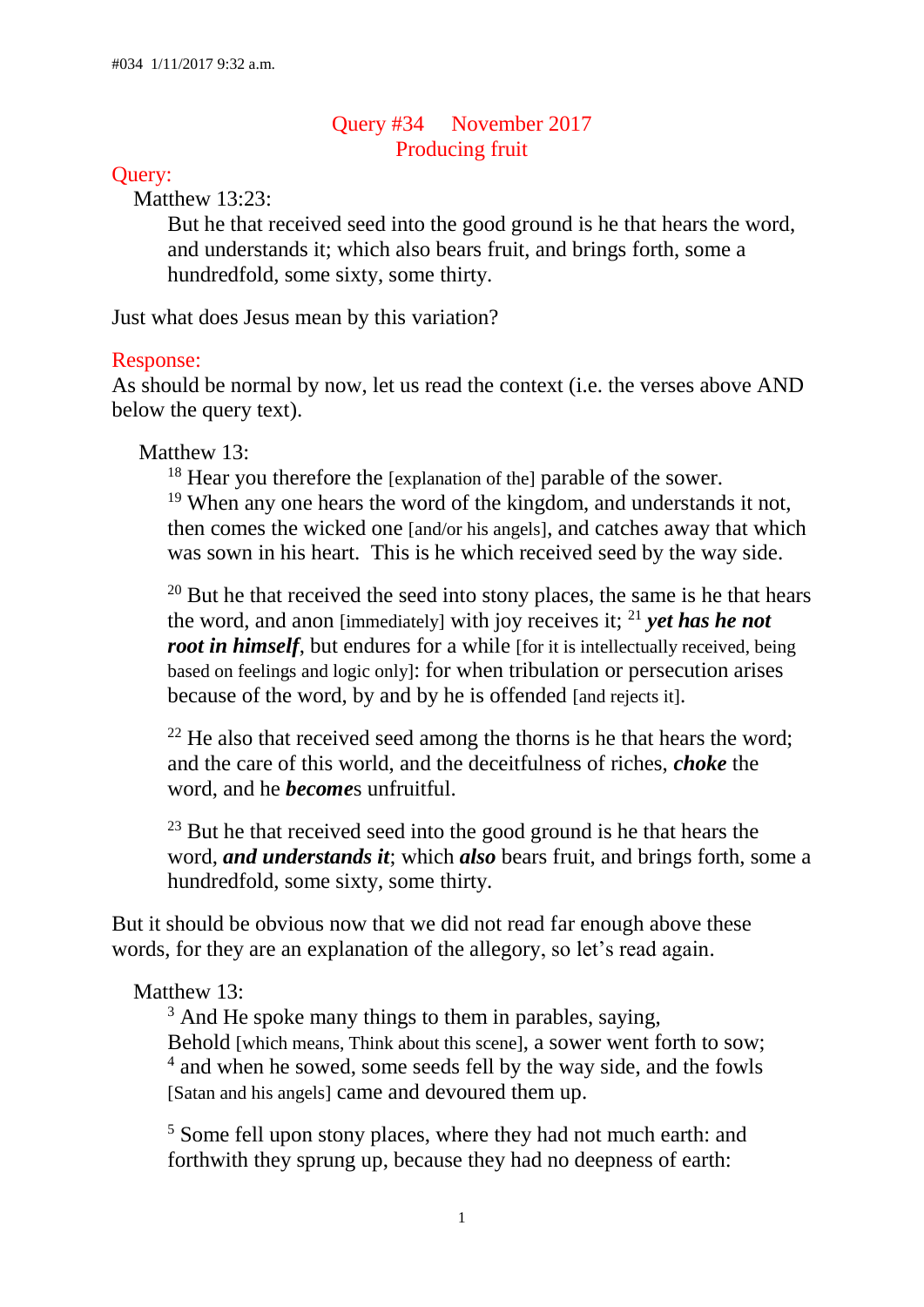6 and when the sun was up, they were scorched; and because *they had no root*, they withered away.

 $<sup>7</sup>$  And some fell among thorns; and the thorns sprung up, and choked</sup> them:

<sup>8</sup> But other fell into good ground, and brought forth fruit, some a hundredfold, some sixtyfold, some thirtyfold. <sup>9</sup> Who has ears to hear, let him hear.

> [Don't miss any words in between a parable and its explanation, for they will always have a direct connection with the subject of the parable.]

<sup>10</sup> And the disciples came, and said to Him, "Why speak You to them in parables?" <sup>11</sup>He answered and said to them, "Because it is given to you to know the mysteries of the kingdom of heaven, but to them it is not given. [Does God withhold?]<sup>12</sup> For whoever has [the guidance of the Holy Spirit], to him shall be given, and he shall have more abundance: but whoever has not [the Spirit], from him shall be taken away even that he has [because it just becomes confusing to him and he does not want to hear any more so he rubbishes the truth and loses a little of what he already had, for rejection always brings a loss].

[Don't confuse rejection with time taken to consider the truth.]

<sup>13</sup> Therefore [for this reason] speak I to them in parables: because they seeing see not; and hearing they hear not, neither do they understand. [Parables help to minimize the effect of confusion – they are just incomprehensible to them and are not rejected, but ignored.]

<sup>14</sup> "And in them is fulfilled the prophecy of Esaias [Isaiah], which says, "By hearing you shall hear, and shall not understand; and seeing you shall see, and shall not perceive: <sup>15</sup> for this people's heart is waxed gross, and their ears are dull of hearing, and their eyes *they have closed*; lest at any time they should see with their eyes and hear with their ears, and should understand with their heart, and should be converted, and I should heal them". [Isaiah 6:9-10.]

> [Make sure that you go back and read the original for it may be quite different, as it is in this case.]

<sup>16</sup> "But blessed are your eyes, for they see: and your ears, for they hear.  $17$  For verily I say to you, That many prophets and righteous men have desired to see those things which you see, and *have not seen them*; and to hear those things which you hear, and *have not heard them*.

[Ask yourself the question: Why haven't they seen or heard them?]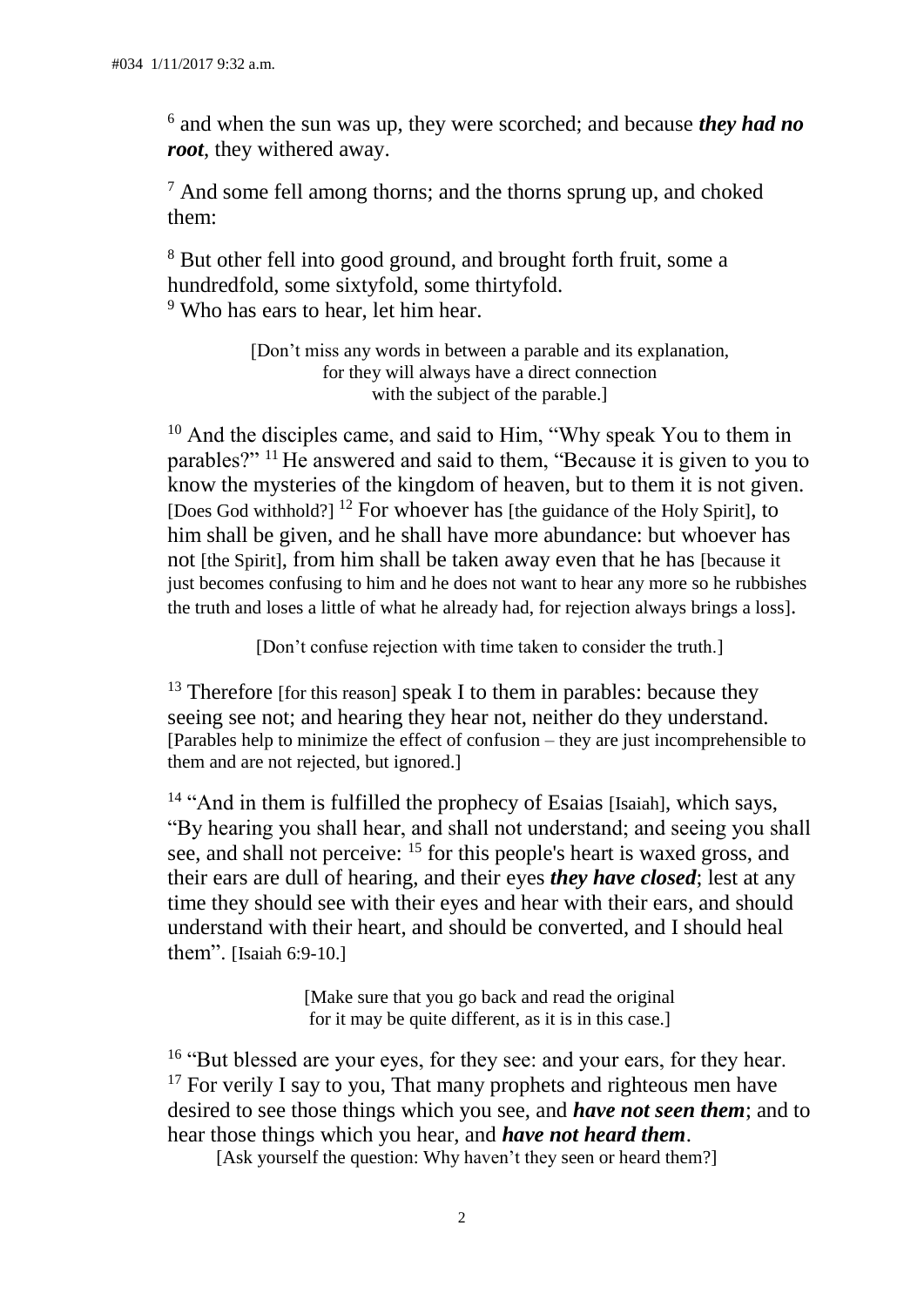Who is the sower, and what is he sowing? In this case it is Christ Himself, but it could be anyone who is being guided by the Spirit. And He is sowing the words of truth.

What is the "root"? "Whereby [by His power, v3] are given to us exceeding great and precious promises: that by these you might be partakers of *the divine nature*, having escaped the corruption that is in the world through lust. And beside this, giving all diligence, add to your faith **. . .**" 2 Peter 1:4-5.

It is the soil which is different.

The "seed" is always the same – for it is the word of God. And Jesus tells us that if it is listened to it will produce four different kinds of reactions.

- 1. An instant rejection.
- 2. An acceptance, but it doesn't last because there is no "root".
- 3. An acceptance, but the worries of this world overcome the root.
- 4. An acceptance, *and a growth*.

That last one is also known as justification and sanctification!

Number 3 is a sad case for here is someone who has accepted the gift of the new nature and been born the second time, and even produced some "fruit", but the "weeds" of the world (and Satan's temptations) take over and it is given up! This saddens the heart of the Spirit. "And grieve not the Holy Spirit of God, whereby you are sealed to the day of redemption". Ephesians 4:30. And it becomes permanent as it is indulged in.

2 Peter 2:

 $20$  For if after they have escaped the pollutions of the world through the knowledge of the LORD and Saviour Jesus Christ [and His gift], they are again entangled therein, and overcome, the latter end is worse with them than the beginning. [Why? Because there is only one way to God and they have now consistently refused it.]

 $21$  For it had been better for them not to have known the way of righteousness, than, after they have known it, to turn from the holy commandment delivered to them. <sup>22</sup> But it is happened to them according to the true proverb, "*The dog is turned to his own vomit again"*; and "*The sow that was washed to her wallowing in the mire"*.

In the same vein, why doesn't #2 last? Because the words are only being intellectually understood, like evidence in a legal case. That will give you a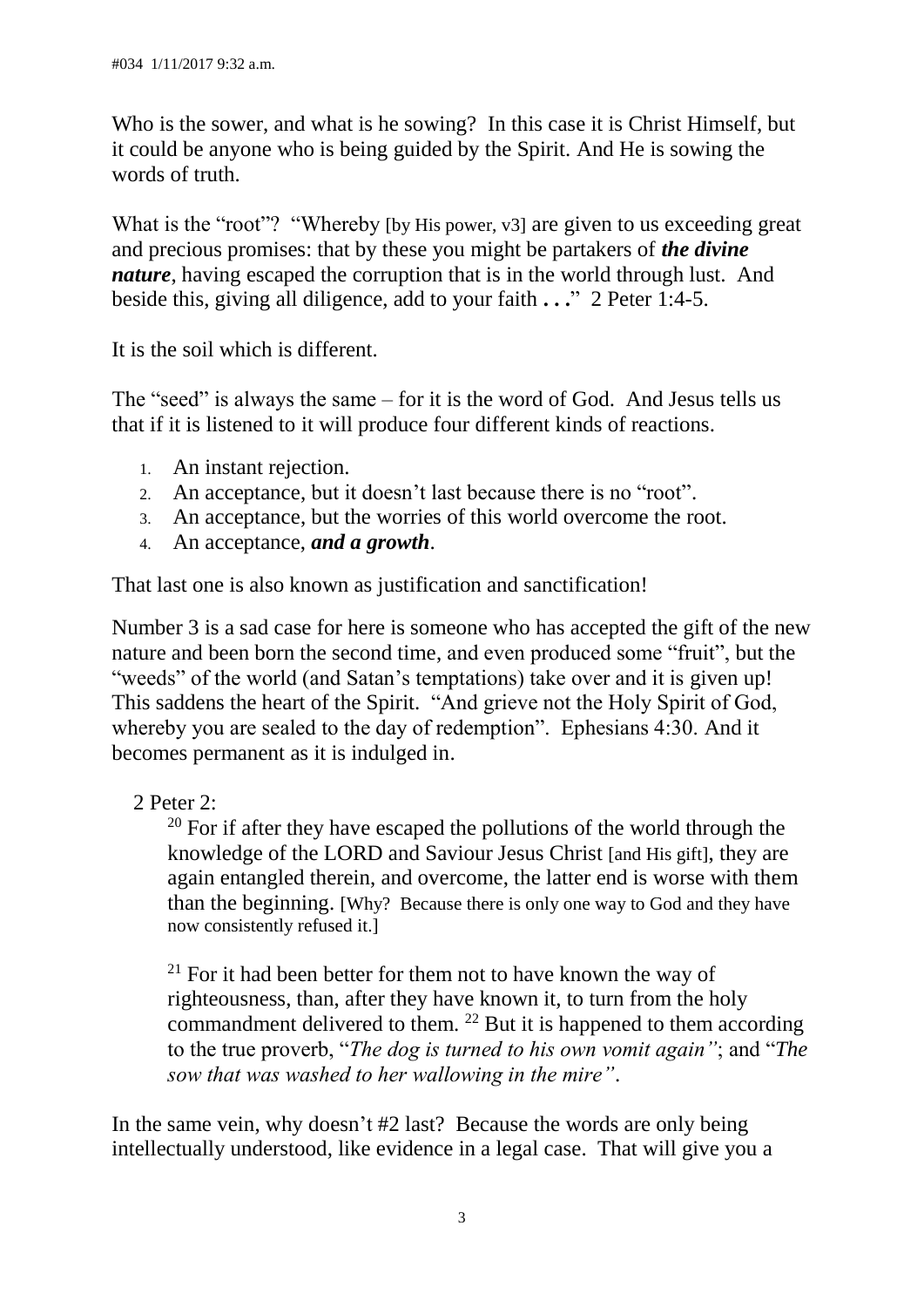belief, not an experience, but **. . .** "You believe that there is one God; you do well: the devils also believe, and tremble [but it doesn't help them]". James 2:19. Why not? Because it does not produce "fruit".

What is the fruit?

# Galatians 5:

 $22$  But the fruit of the Spirit is love, joy, peace, longsuffering, gentleness, goodness, faith, <sup>23</sup> meekness, temperance: against such there is no law.  $24$  And they that are Christ's have crucified the flesh with the affections and lusts.

<sup>25</sup> If we live in the Spirit, let us also walk in the Spirit [walk the talk].  $26$  Let us not be desirous of vain glory, provoking one another, envying one another. [This is one proof of the walk.]

# *The Message (MSG)*

 $25-26$  Since this is the kind of life we have chosen, the life of the Spirit, let us make sure that we do not just hold it as an idea in our heads or a sentiment in our hearts, but work out its implications in every detail of our lives. That means we will not compare ourselves with each other as if one of us were better and another worse. We have far more interesting things to do with our lives. Each of us is an original.

But how do WE measure Christians? Often by their works because there is no other way for us. "Yes, a man may say, 'You have faith, and I have works: show me your faith without your works, and I will show you my faith *by* my works'." James 2:18.

So we look at the tree and value it because of the fruit it bears!

But what are we supposed to do? Not measure or value, but *recognise*!

Luke 6:

<sup>44</sup> For every tree is known by his own fruit. For of thorns men do not gather figs, nor of a bramble bush gather they grapes. Ì

<sup>45</sup> A good man out of the good treasure of his heart brings forth that which is good; and an evil man out of the evil treasure of his heart brings forth that which is evil: for of the abundance of the heart his mouth speaks.

How do we recognise a plant if it is out of season and it has no fruit to identify it? By its shape and leaves. But we can be wrong in that identification, or lacking the facts to identify accurately! In the same manner, we can be wrong about who is, and who is not, a Christian. We cannot see the ROOT, and one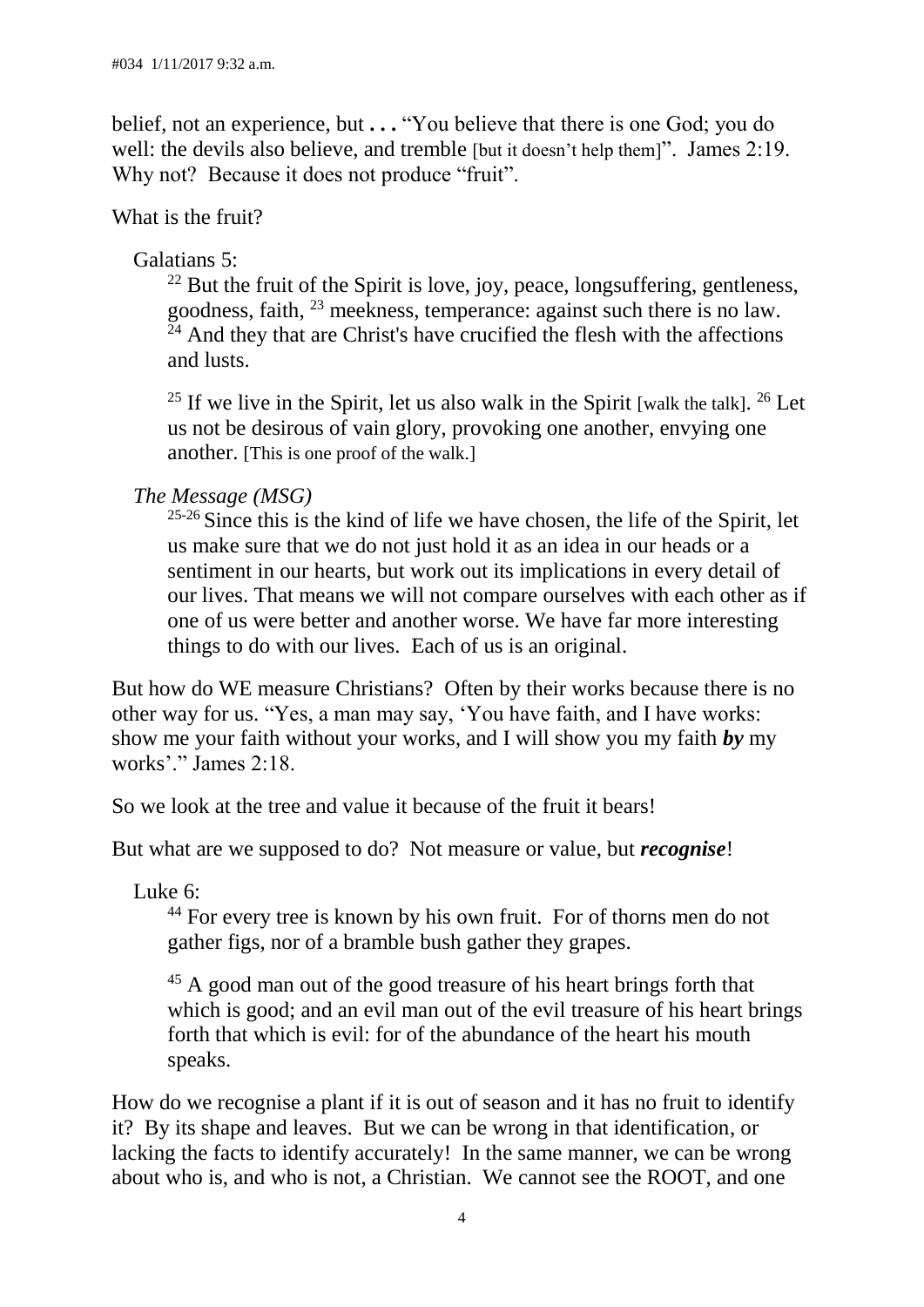tree can look like another. But that surely is the Gardener's responsibility and none of ours?

There is a bush in a garden on which are two different coloured flowers, and someone said, "Look, it has different coloured flowers". Then they were informed that there were two different plants (of the same species) in that bush area and they were growing so closely together that they looked like one while they were producing their individual flowers. Which is why when the servants said to Jesus, "Will You then that we go and gather them up?" [He answered] "Nay; lest while ye gather up the tares, you root up also the wheat with them". Matthew 13:28-29.

Now we ask the question, "Can a bramble bring forth figs [*unselfish* good works]?" And the answer is, "No". "But can it LOOK like a tree and produce what looks like good works?" What does nature teach us? What is a "bramble" bush" [or a tare]? A blackberry is a good example. Could a blackberry grow tall and look like a tree and to the undiscerning be taken to be one?

## And the answer is:

### *<https://answers.yahoo.com/question/index?qid=20080604091134AAHyFYf>*

Do blackberries grow on trees?

i know as a kid blackberries grew on bushes but recently i came across a huge tree with them growing on it.... are these safe to eat? or are they something else? **. . .**

### Best Answer:

What you've probably found is a mulberry tree. They're slightly longer than standard blackberries, with a thin stem. The berries are good, but don't EVER plant one--they are harder than h\*ll to get rid of (I've been trying for about 3 years).

So mulberries look a lot like blackberries and can even be eaten safely!

In just the same way, the "evil man" (rebellious or independent from God man) can seem to be a tree of God. All we would have to do is wait for the fruit (the blackberry produces them in the second year) and we would see the deception. (Consider the identification of the tares in Matthew 13:24-26.)



For more information: [https://en.wikipedia.org/wiki/Morus\\_%28plant%29](https://en.wikipedia.org/wiki/Morus_%28plant%29)

A mulberry tree in England. They can grow to 15 metres or 45ft tall.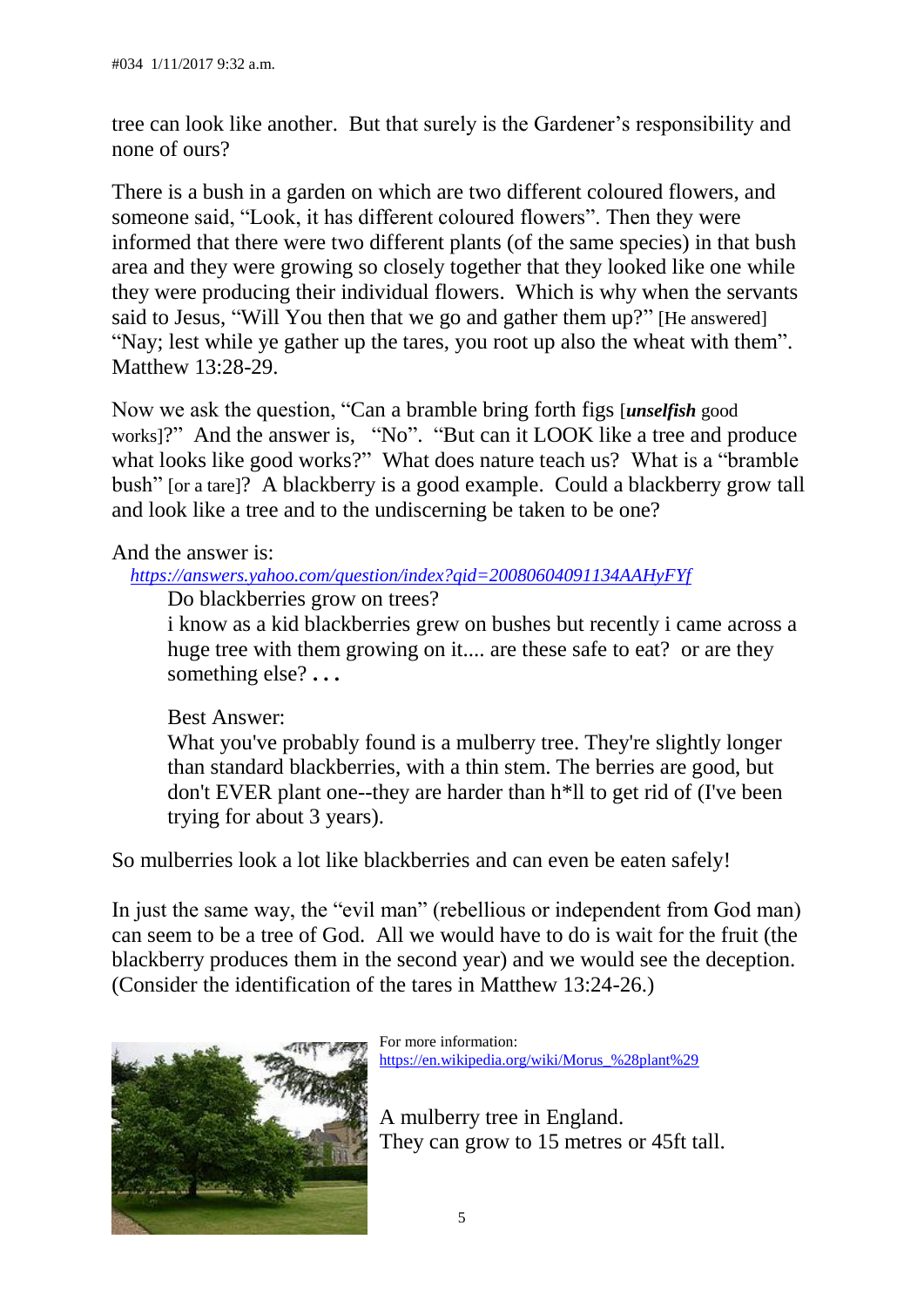Here's an interesting fact about blackberry plants.

<https://www.gardeningknowhow.com/edible/fruits/blackberries/blackberries-not-fruiting.htm>

If your blackberry plant looks healthy and blooms, but grows misshapen fruit or even no fruit at all, chances are that your blackberry plants are affected by one of many blackberry viruses. Some of these viruses include: Blackberry Calico, Blackberry/Raspberry Tobacco Streak, Raspberry Bushy Dwarf, Black Raspberry Streak.

Unfortunately, most of these blackberry diseases will show almost no outward signs of infection on the blackberry plant other than to decrease the number of blackberry fruit found on the plant. *In fact, some of these blackberry cane diseases can even make the plant grow bigger and faster.*

These diseases may also only affect one kind of blackberry variety and not another, so one variety of blackberry in a yard may fruit while another blackberry susceptible to that blackberry virus may not.

The other unfortunate fact about blackberry viruses is that they cannot be cured. Once a blackberry bush is infected, it must be removed.

In the spiritual realm a bigger and faster-growing "blackberry bush" could be a religion or a teacher of religion that eventually *asks* for money and support from the people. (The "cares of this world" and the "deception of riches" can be seen as viruses.)

That's in line with what Jesus said:

Matthew 7:

<sup>20</sup> Wherefore by their fruits you shall know them.

<sup>21</sup> Not every one that says to Me, "LORD, LORD", shall enter into the kingdom of heaven; but he that *does the will of My Father* which is in heaven [and not just good works to be seen by men]. <sup>22</sup> Many [not a few] will say to Me in that day, "LORD, LORD, have we not prophesied in Your name? And in Your name have cast out devils? and in Your name done many wonderful works?"

<sup>23</sup> And then will I profess to them, I *never* knew you [not even for a short] time]: depart from Me, you that work iniquity.

How do we get to 30%? Or 60%? Starting at zero we grow – from 1% to 100%. So if we see someone with 1% (or even none for a while) are we right to judge them as having no fruit and think of them as non-Christians?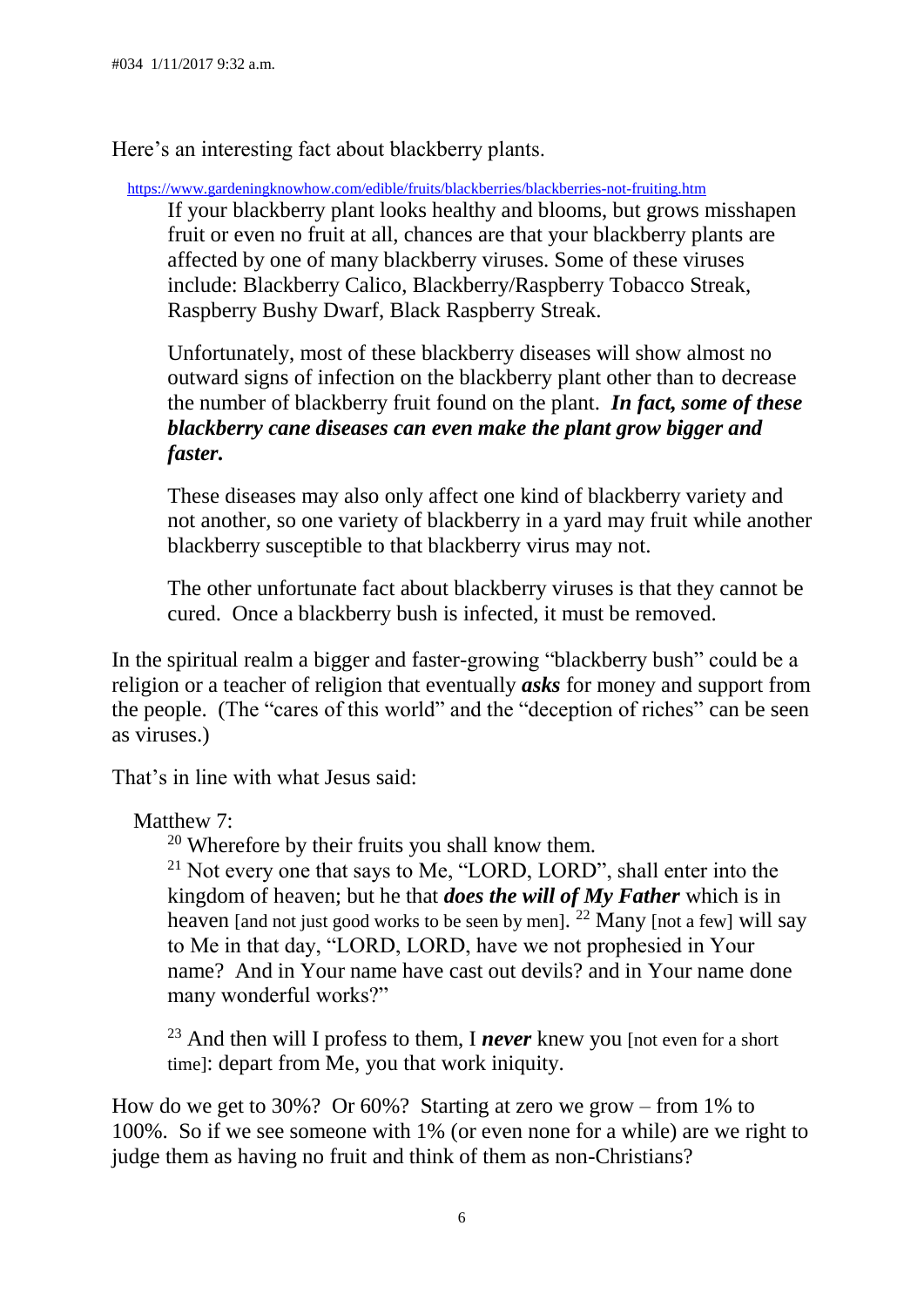If they grow bigger and faster, or become popular teachers quickly, is that also good evidence?

So what makes one plant different from another? Jesus tells us that it is the root, *which He alone can supply*.

Ezekiel 36:

 $23$  And I will sanctify [prove] My great name [character], which was profaned [not respected] among the heathen, which [even] you have profaned in the midst of them; and the heathen shall know that I am the LORD [the Creator], says the LORD GOD, when I shall be sanctified *in you* before their eyes.

 $24$  For I will take you from among the heathen, and gather you out of all countries, and will bring you into your own land [the kingdom of heaven].  $25$  Then will I sprinkle clean water upon you, and you shall be clean: from all your filthiness, and from all your idols, will I cleanse you.  $26$  A new heart [or root] *also* will I give you, and a new spirit [fruit] will I put within you: and I will take away the stony heart out of your flesh, and I will give you a heart of flesh. [What do we do?]  $\ddot{\phantom{0}}$ 

 $27$  And I will put My Spirit within you, and cause [enable] you to walk in My statutes, and you shall keep My judgments, and do them. <sup>28</sup> And you shall dwell in the land that I gave to your fathers; and you shall be My people, and I will be your God.  $\overline{a}$ 

 $29$  I will also save you from all your uncleannesses: and I will call for the corn, and will increase it, and lay no famine upon you. <sup>30</sup> And I will multiply the fruit of the [your] tree, and the increase of the field, that you shall receive no more reproach of famine among the heathen.

 $31$  Then shall you remember your own evil ways, and your doings that were not good, and shall loathe yourselves in your own sight for your [past] iniquities and for your [past] abominations. [Or at least, they should be past!]  $\overline{1}$ 

 $32$  Not for your sakes [or your goodness] do I this, says the LORD GOD, be it known to you [but because I like gardening]: be ashamed and confounded for your own ways, O house of Israel.

So we can have 100% *root* while only having from 1 to 100% of *fruit*! And that latter keeps increasing each season until maturity.

Accordingly we have the story of the disciples and apostles.